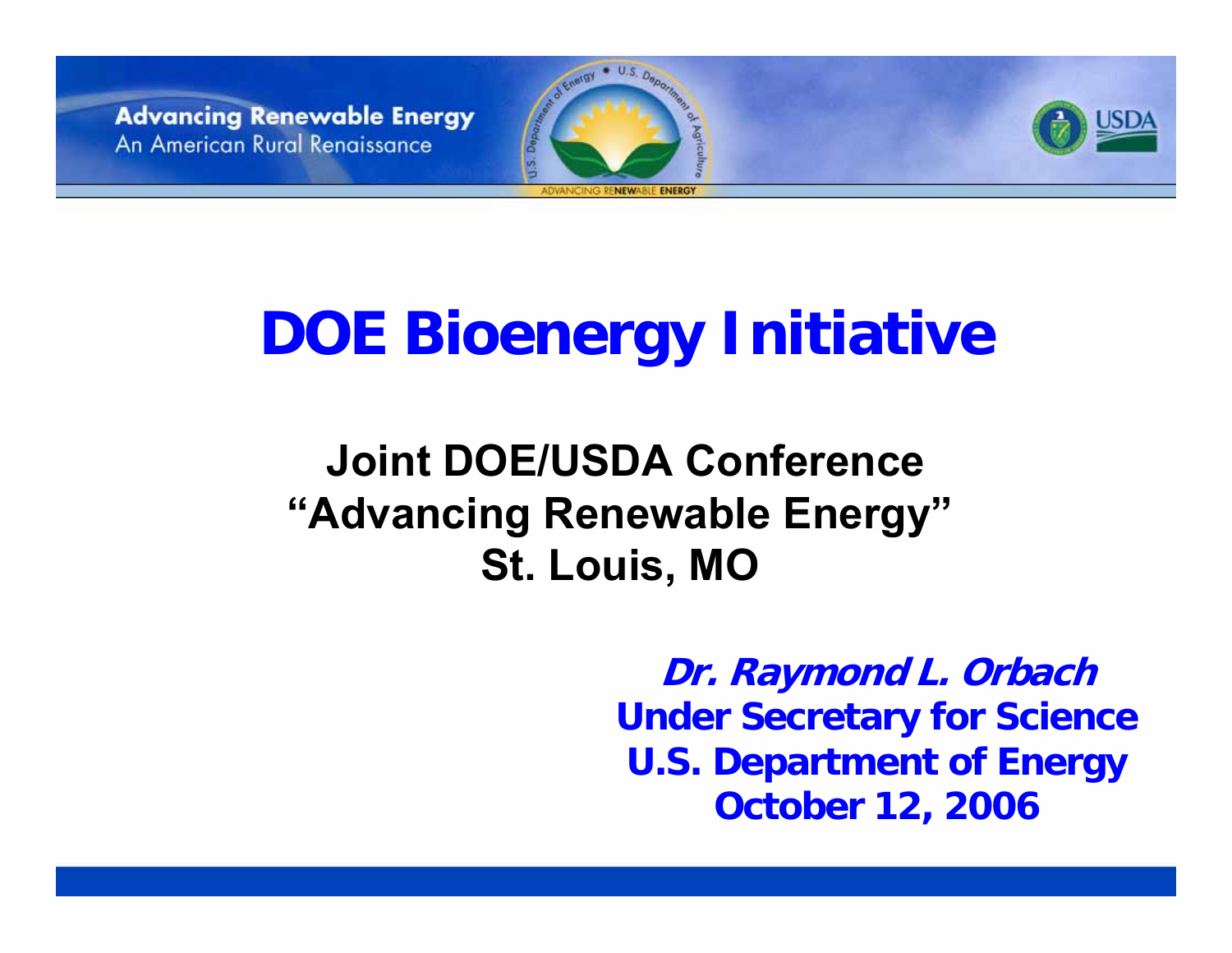

#### **Biomass-to-Biofuels: Cellulosic Ethanol Example**

**BASIC TRANSFORMATION:**

**→**

**CELLULO S E**







Slucose, xylose, and only Biorefiner

**ETHANOL**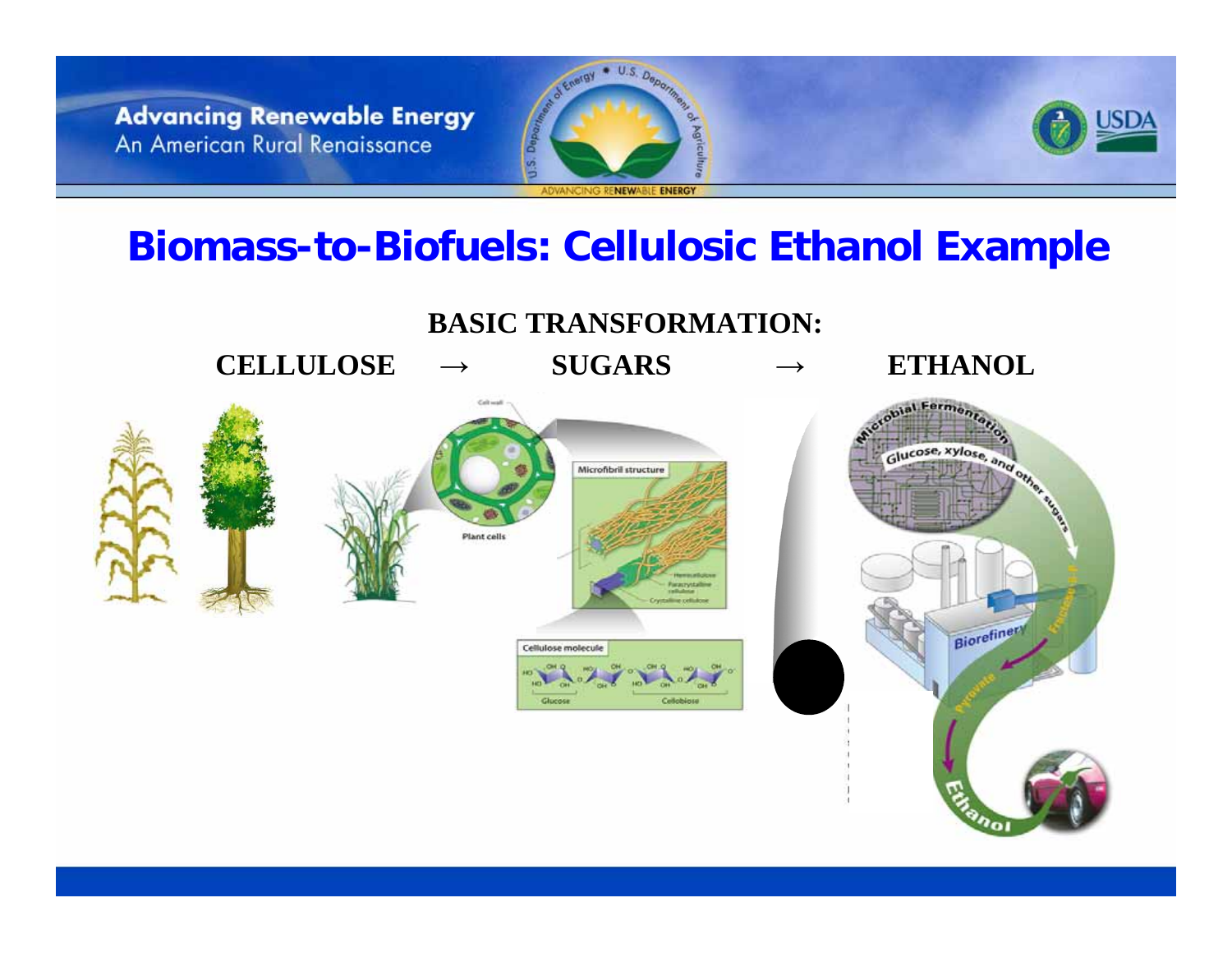





# **The Promise of Biofuels**

- The U.S. is capable of producing 1 billion dry tons of biomass annually (agricultural and forestry wastes, grains, and 55 million acres of perennial bioenergy crops) – enough for 60 billion gallons of ethanol per year, or ~30% of today's transportation fuel usage – and continue to meet food, feed, and export demands
- Includes specialized perennial feedstock crops: e.g., switchgrass, miscanthus, willows, hybrid poplar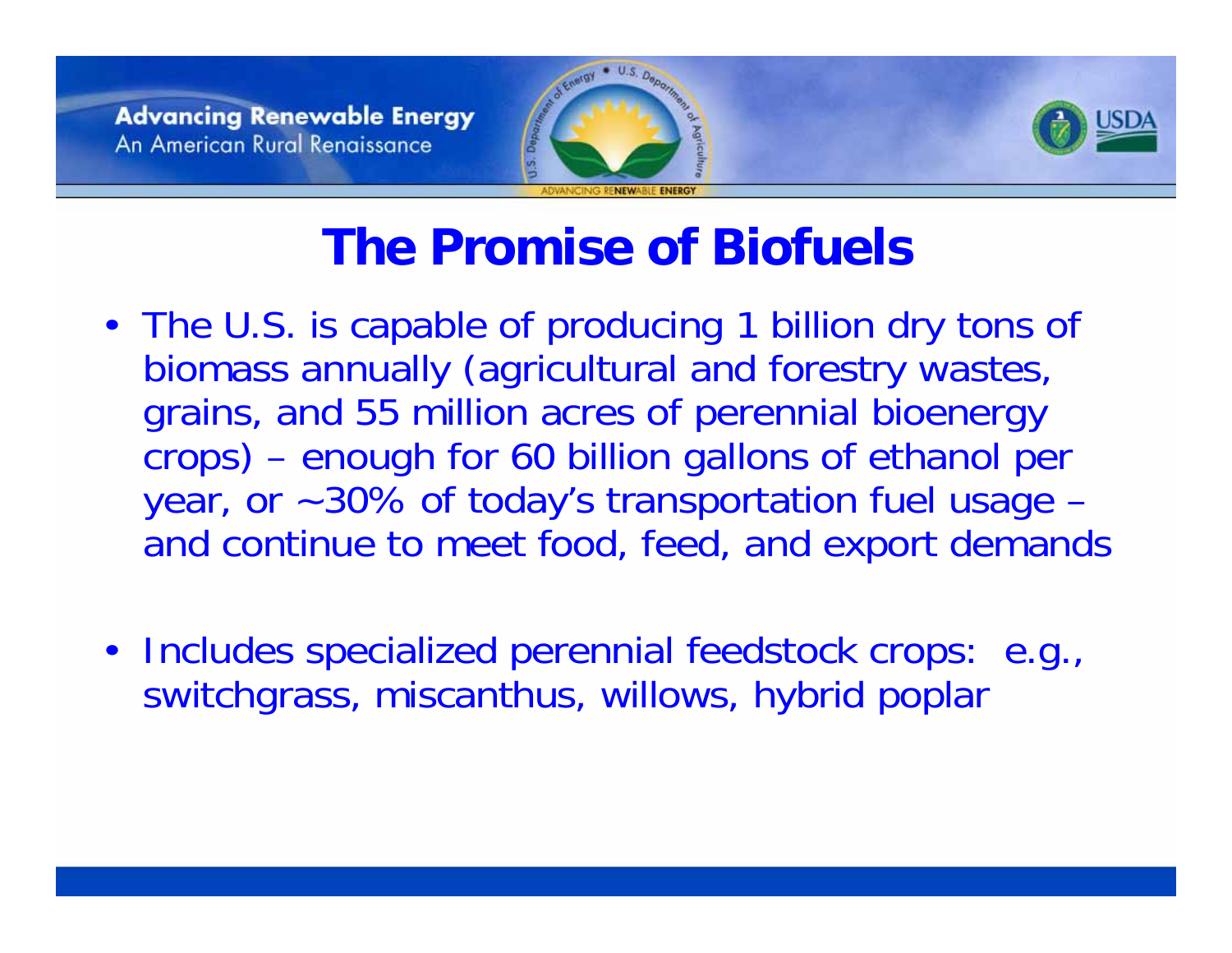



#### **How Nature Does It:Powerful Capabilities of Microbes**

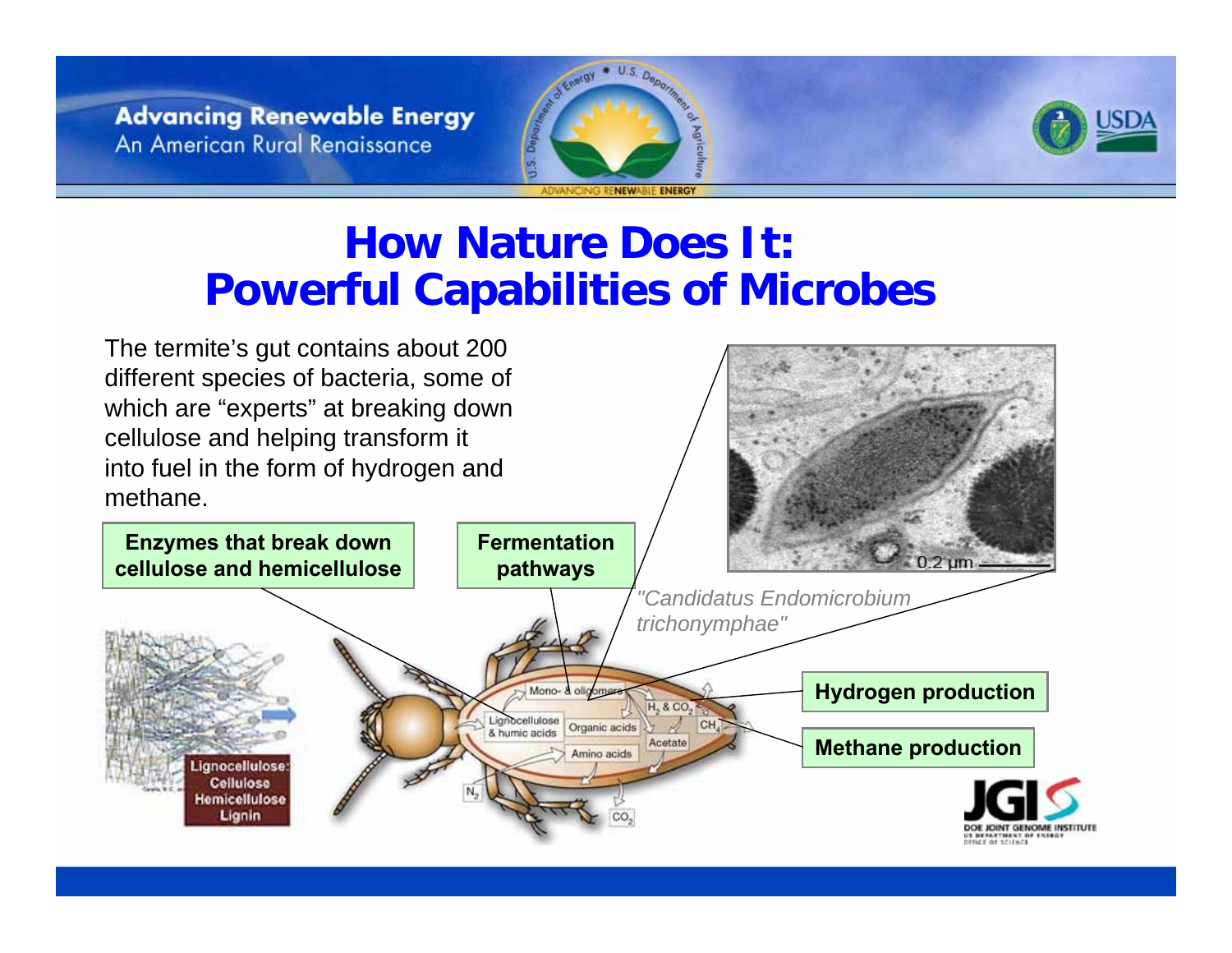



### **How DOE Does It:DOE Bioenergy Initiative**

- $\bullet$  Funding: **\$250 million** to be provided over **five years** to establish and operate **two new Bioenergy Research Center s**
- • Goals: **transformational discoveries** in **basic s cience** to make production of **cellul osic ethanol**, sunlight-to-fuels, and other biofuels **truly cost-effective** and **economically viable**
- $\bullet$  M eth o d: **adv anced systems biology research** on **microbes** and **plants** - to learn to exploit nature's own conversion methods, plus develop a **new generation of optimized bioener gy crops**
	- Understand metabolic pathways in microbial bioconversion processes
	- Analyze plant cell wall structure and a ssembly
	- Fine-tune microorganisms and plants to each other
	- Pursue both microbial and bio-mimetic conversion methods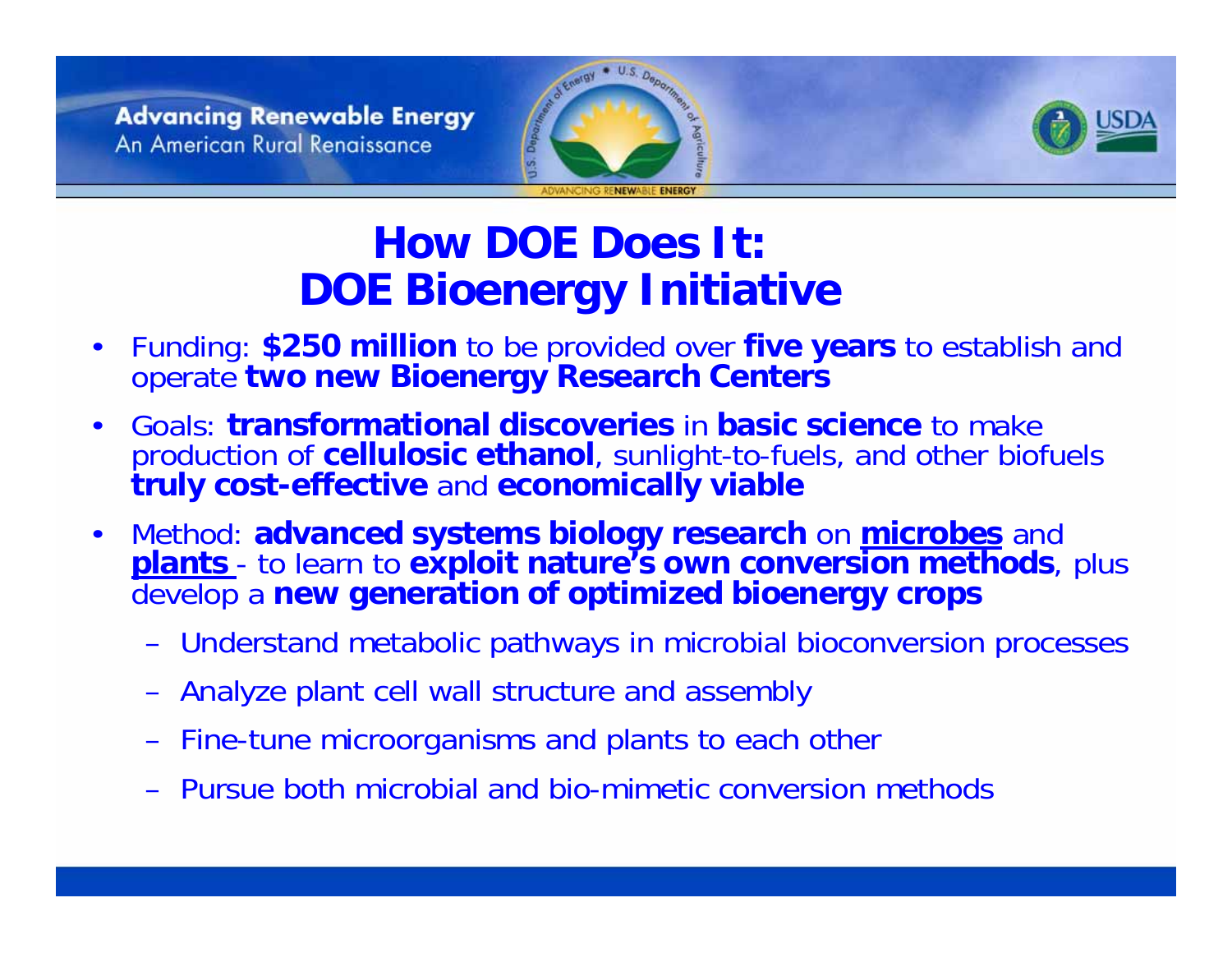



#### **Harnessing the Capabilities of Genomics: Microbes**

- **Purpose: Produce "microbial machines" for energy production through re-engineering of microbes**
	- Understand metabolic pathways
	- Metabolic pathway = a series of biochemical reactions in cell, using enzymes (proteins) as catalysts, to produce products
	- Key challenge: to analyze and tweak the cellular regulatory mechanisms so as to produce an outcome tailored to bioenergy mission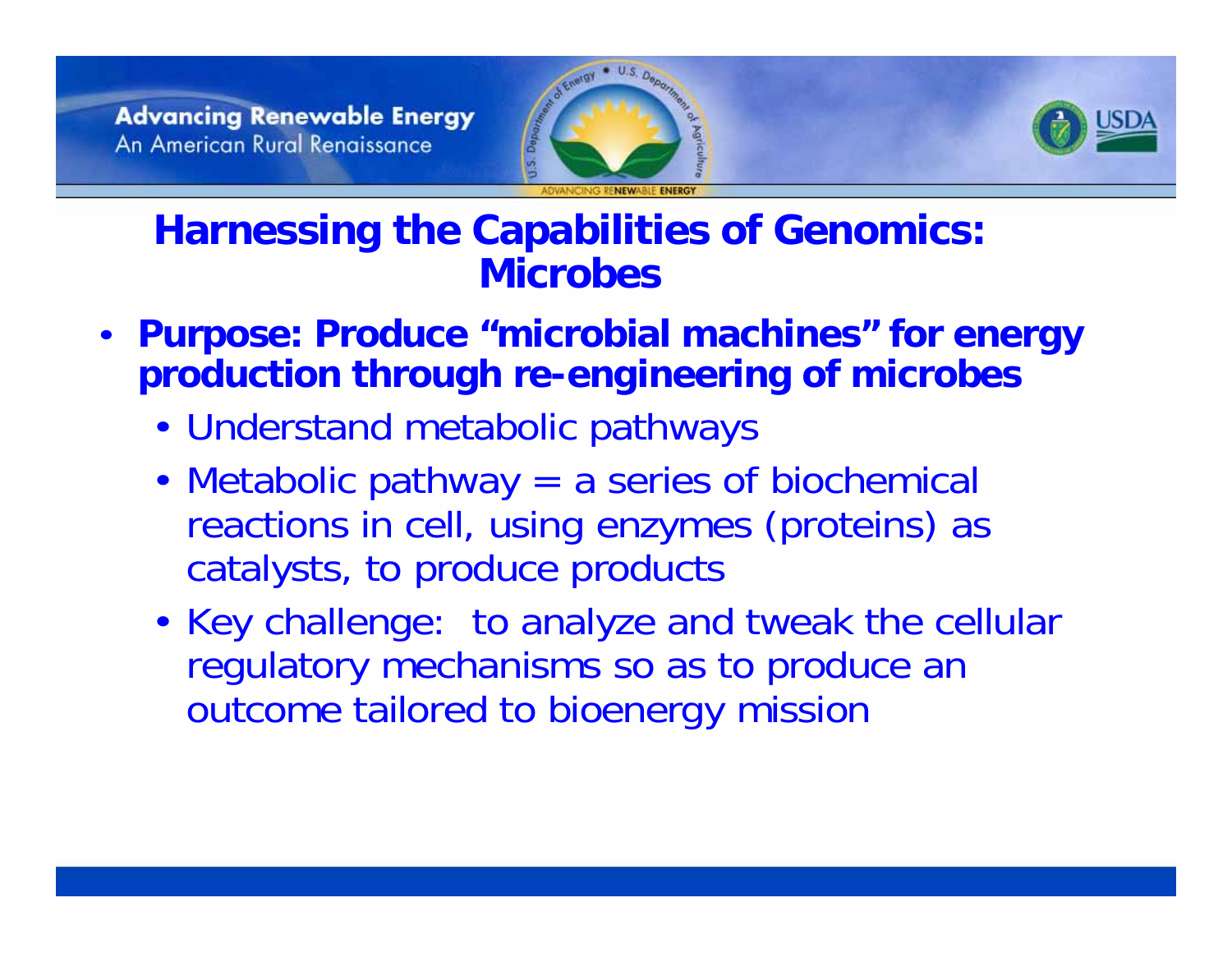



#### **Harnessing the Capabilities of Genomics: Plants**

- **Purpose: Develop a new generation of optimized "bioenergy crops"**
	- In contrast to food crops, which have been hybridized over many generations, many bioenergy crops remain in wild state
	- Work needs to be done to optimize crops for bioenergy conversion
		- Enhance crop yield
		- Reduce the inputs necessary for growth
		- Ensure sustainability
		- Optimize crops for fuel production
	- Each plant has a different lignocellulose composition to which microbes and processes will need to be tailored
	- **Regional** effort: different crops suitable to different regions based on climate, soil, and other environmental variables.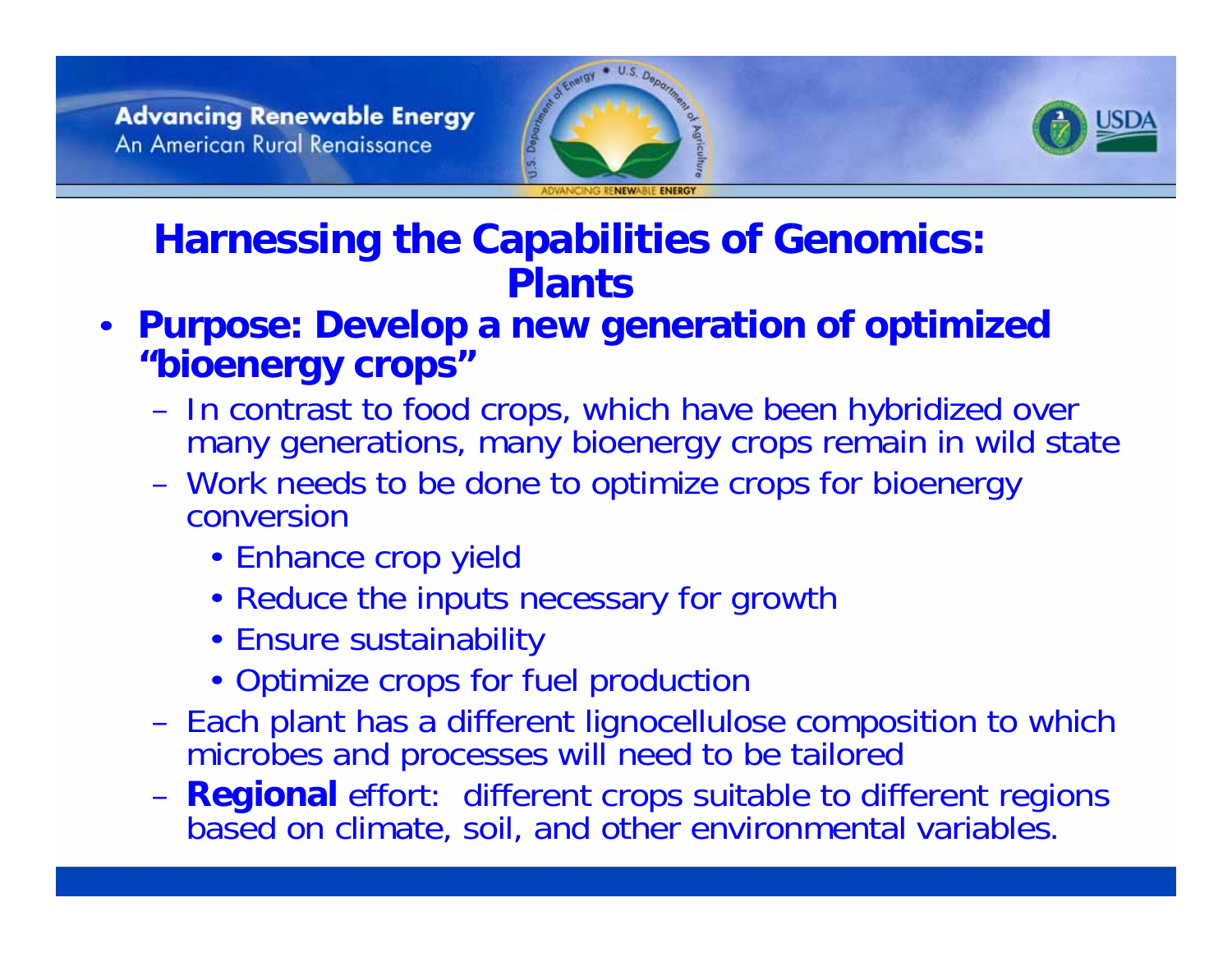



## **Joint DOE/USDA Program on Plants Genomics Research**

- This week, DOE and USDA announced \$4 million in FY2007 research grants for genomics of bioenergy feedstock crops.
- Designed to help lay groundwork for optimizing a new generation of plants for biofuels.
- Pre-applications due November 13, 2006. Final proposals due January 30, 2006.
- For more information, visit www.grants.gov and www.doegenomestolife.org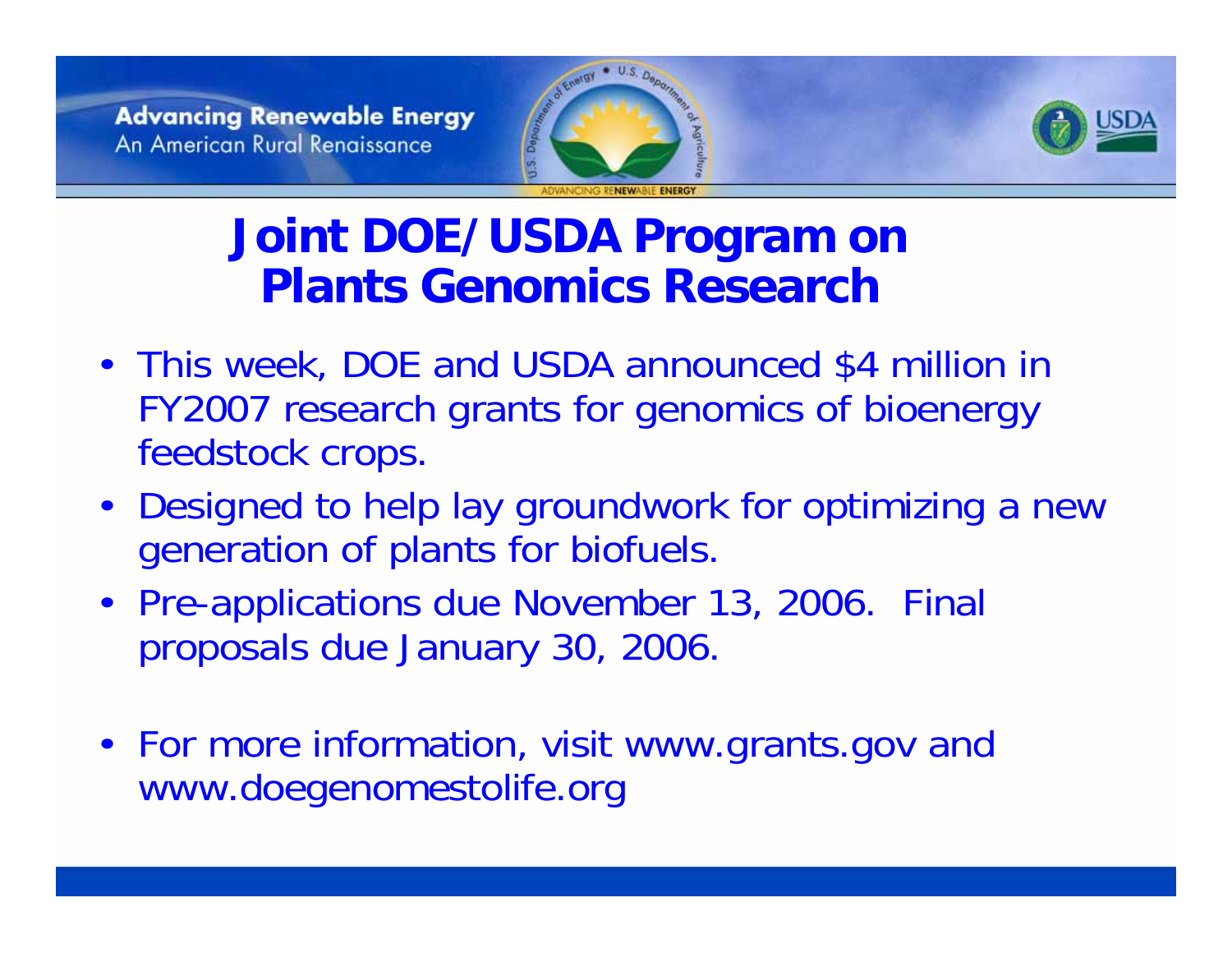



ADVANCING RENEWABLE ENERGY



**Biofuels represent an enormous economic opportunity for U.S. agriculture, providing farmers with a major new "cash crop." Different crops are suitable to different regions based on climate, soil, and other environmental variables.**